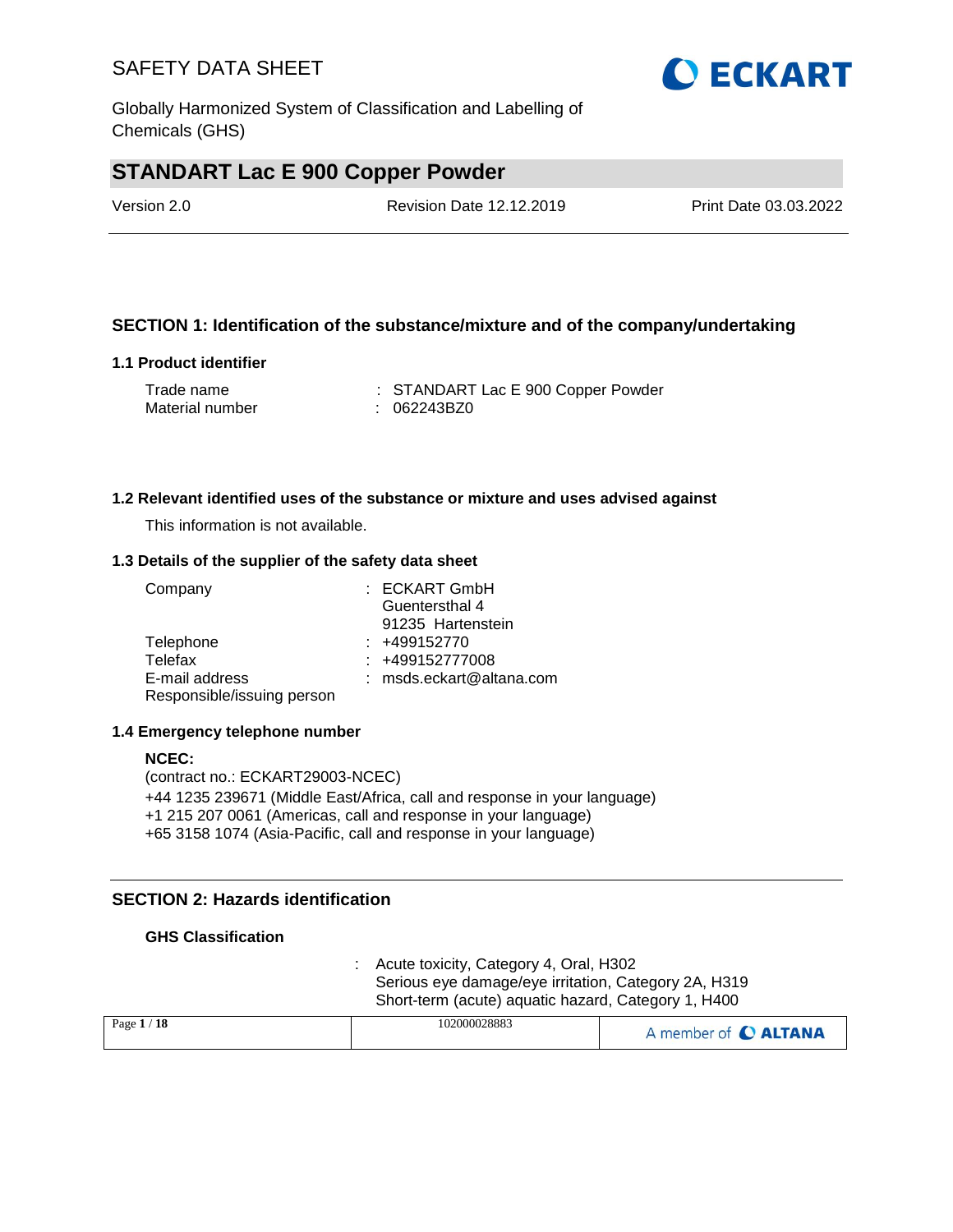Globally Harmonized System of Classification and Labelling of Chemicals (GHS)



# **STANDART Lac E 900 Copper Powder**

| Version 2.0              | <b>Revision Date 12.12.2019</b>                                                                                                                                              | Print Date 03.03.2022                                                                                                                                                                                                      |
|--------------------------|------------------------------------------------------------------------------------------------------------------------------------------------------------------------------|----------------------------------------------------------------------------------------------------------------------------------------------------------------------------------------------------------------------------|
|                          |                                                                                                                                                                              | Long-term (chronic) aquatic hazard, Category 1, H410                                                                                                                                                                       |
| <b>GHS-Labelling</b>     |                                                                                                                                                                              |                                                                                                                                                                                                                            |
| Symbol(s)                |                                                                                                                                                                              |                                                                                                                                                                                                                            |
| Signal word              | Warning                                                                                                                                                                      |                                                                                                                                                                                                                            |
| <b>Hazard statements</b> | H302: Harmful if swallowed.<br>H319: Causes serious eye irritation.                                                                                                          | H410: Very toxic to aquatic life with long lasting effects.                                                                                                                                                                |
| Precautionary statements | <b>Prevention:</b><br>P264<br>P273<br>P280<br><b>Response:</b><br>P337 + P313<br>attention.<br>P391<br>Collect spillage.<br>Disposal:<br>P <sub>501</sub><br>disposal plant. | Wash skin thoroughly after handling.<br>Avoid release to the environment.<br>Wear eye protection/face protection.<br>If eye irritation persists: Get medical advice/<br>Dispose of contents/container to an approved waste |

| <b>Identification</b> | CAS-No. |
|-----------------------|---------|
| copper                |         |
|                       |         |

### **Other hazards which do not result in classification**

Combustible Solids

| Page 2 / 18 | 102000028883 | A member of C ALTANA |
|-------------|--------------|----------------------|
|             |              |                      |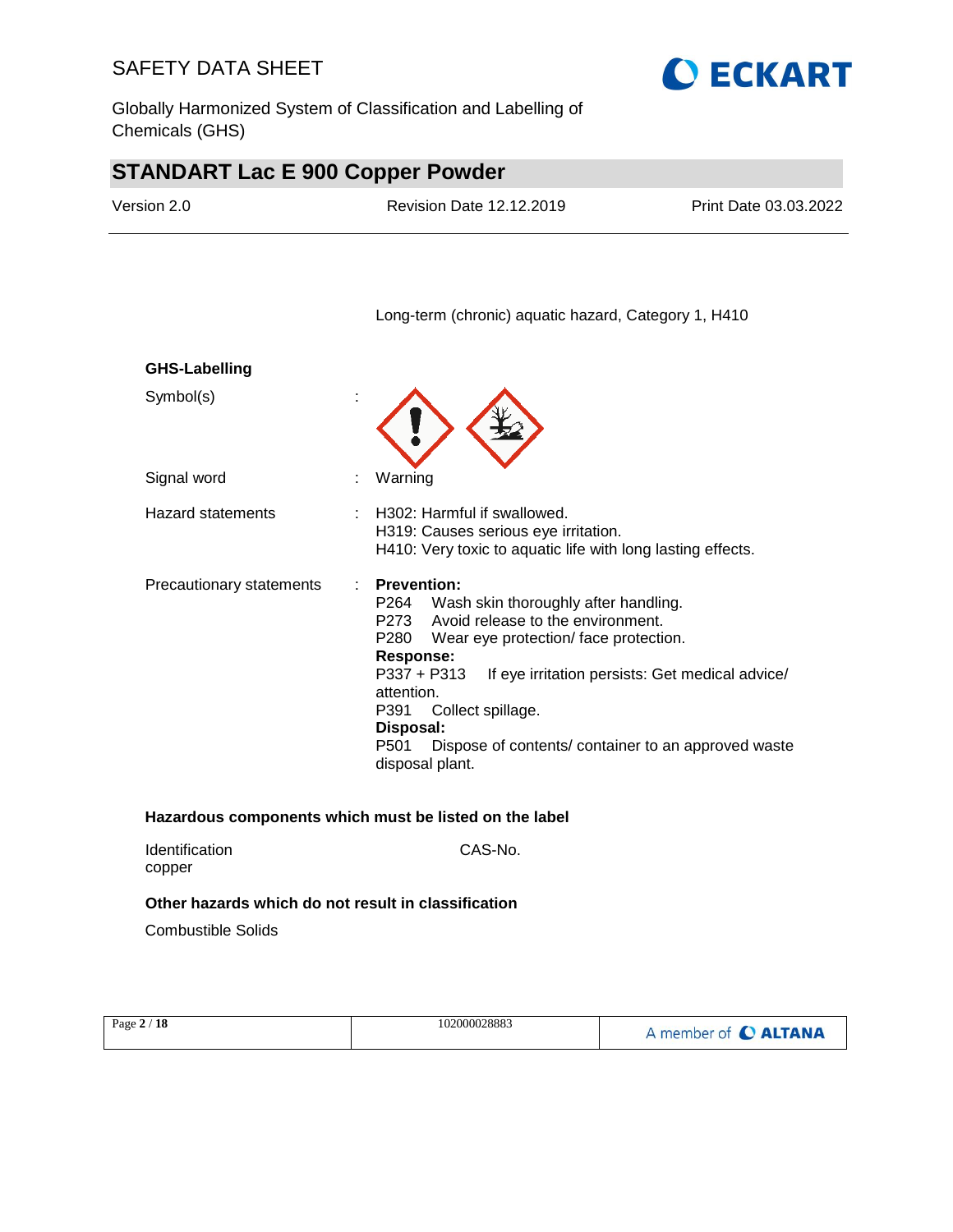Globally Harmonized System of Classification and Labelling of Chemicals (GHS)

# **STANDART Lac E 900 Copper Powder**

| Version 2.0 | <b>Revision Date 12.12.2019</b> | Print Date 03.03.2022 |
|-------------|---------------------------------|-----------------------|
|             |                                 |                       |

#### **SECTION 3: Composition/information on ingredients**

Substance name : copper flakes (coated with aliphatic acid)

Substance No. **:** :

#### **Hazardous components**

| Chemical name                                 | CAS-No.<br>EINECS-No. | Classification and<br>labelling                                                      | Concentration[%] |
|-----------------------------------------------|-----------------------|--------------------------------------------------------------------------------------|------------------|
| copper flakes (coated with<br>aliphatic acid) | Not Assigned          | Acute Tox.;4;H302<br>;2A;H319<br>Aquatic Acute; 1; H400<br>Aquatic<br>Chronic;1;H410 | $50 - 100$       |

For the full text of the H-Statements mentioned in this Section, see Section 16.

#### **SECTION 4: First aid measures**

#### **4.1 Description of first aid measures**

| Page 3 / 18             | 102000028883                                                                                                       |  |
|-------------------------|--------------------------------------------------------------------------------------------------------------------|--|
| In case of skin contact | : Wash off immediately with soap and plenty of water.                                                              |  |
| If inhaled              | : If unconscious, place in recovery position and seek medical<br>advice.<br>If symptoms persist, call a physician. |  |
|                         | Move out of dangerous area.<br>Show this safety data sheet to the doctor in attendance.                            |  |
|                         | Do not leave the victim unattended.                                                                                |  |
| General advice          | : Move the victim to fresh air.                                                                                    |  |

| Page $3/18$ | 102000028883 | A member of C ALTANA |
|-------------|--------------|----------------------|
|-------------|--------------|----------------------|

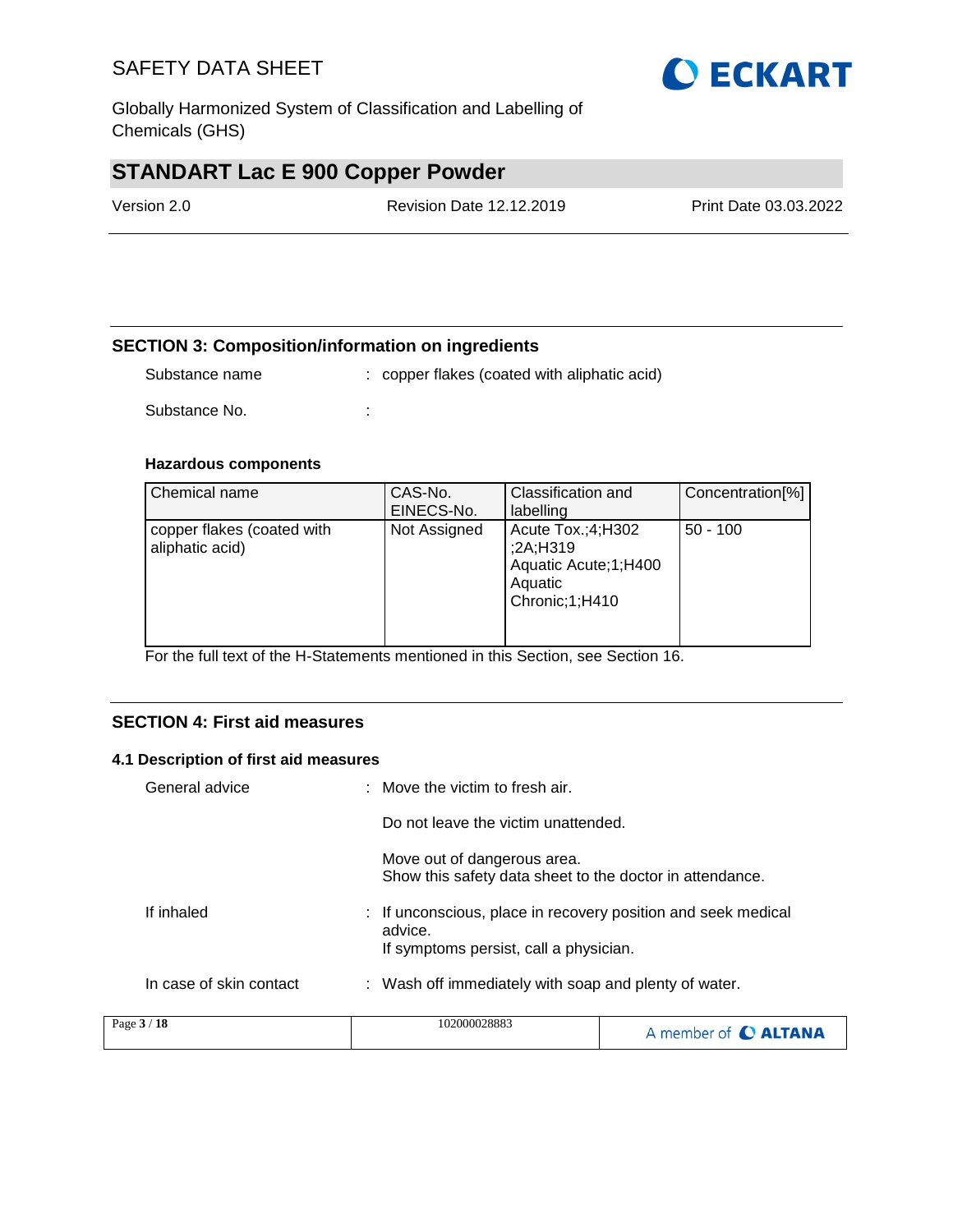

Globally Harmonized System of Classification and Labelling of Chemicals (GHS)

# **STANDART Lac E 900 Copper Powder** Version 2.0 Revision Date 12.12.2019 Print Date 03.03.2022 In case of eye contact : Immediately flush eye(s) with plenty of water. Remove contact lenses. Keep eye wide open while rinsing. If eye irritation persists, consult a specialist. If swallowed : Keep respiratory tract clear. Do not give milk or alcoholic beverages. Never give anything by mouth to an unconscious person. If symptoms persist, call a physician. **4.2 Most important symptoms and effects, both acute and delayed** This information is not available. **4.3 Indication of any immediate medical attention and special treatment needed** This information is not available.

### **SECTION 5: Firefighting measures**

#### **5.1 Extinguishing media**

| Suitable extinguishing media                              | : Special powder against metal fire, Dry sand, ABC powder                                                    |
|-----------------------------------------------------------|--------------------------------------------------------------------------------------------------------------|
| Unsuitable extinguishing<br>media                         | : Water, High volume water jet                                                                               |
| 5.2 Special hazards arising from the substance or mixture |                                                                                                              |
| Specific hazards during<br>firefighting                   | : Do not allow run-off from fire fighting to enter drains or water<br>courses.                               |
| <b>5.3 Advice for firefighters</b>                        |                                                                                                              |
| Special protective equipment<br>for firefighters          | : Wear self-contained breathing apparatus for firefighting if<br>necessary.                                  |
| Further information                                       | : Use extinguishing measures that are appropriate to local<br>circumstances and the surrounding environment. |
| $P30P \mathbf{4}$ / 18                                    | 102000028883                                                                                                 |

| -18<br>Page $4/$ | 102000028883 | A member of C ALTANA |
|------------------|--------------|----------------------|
|------------------|--------------|----------------------|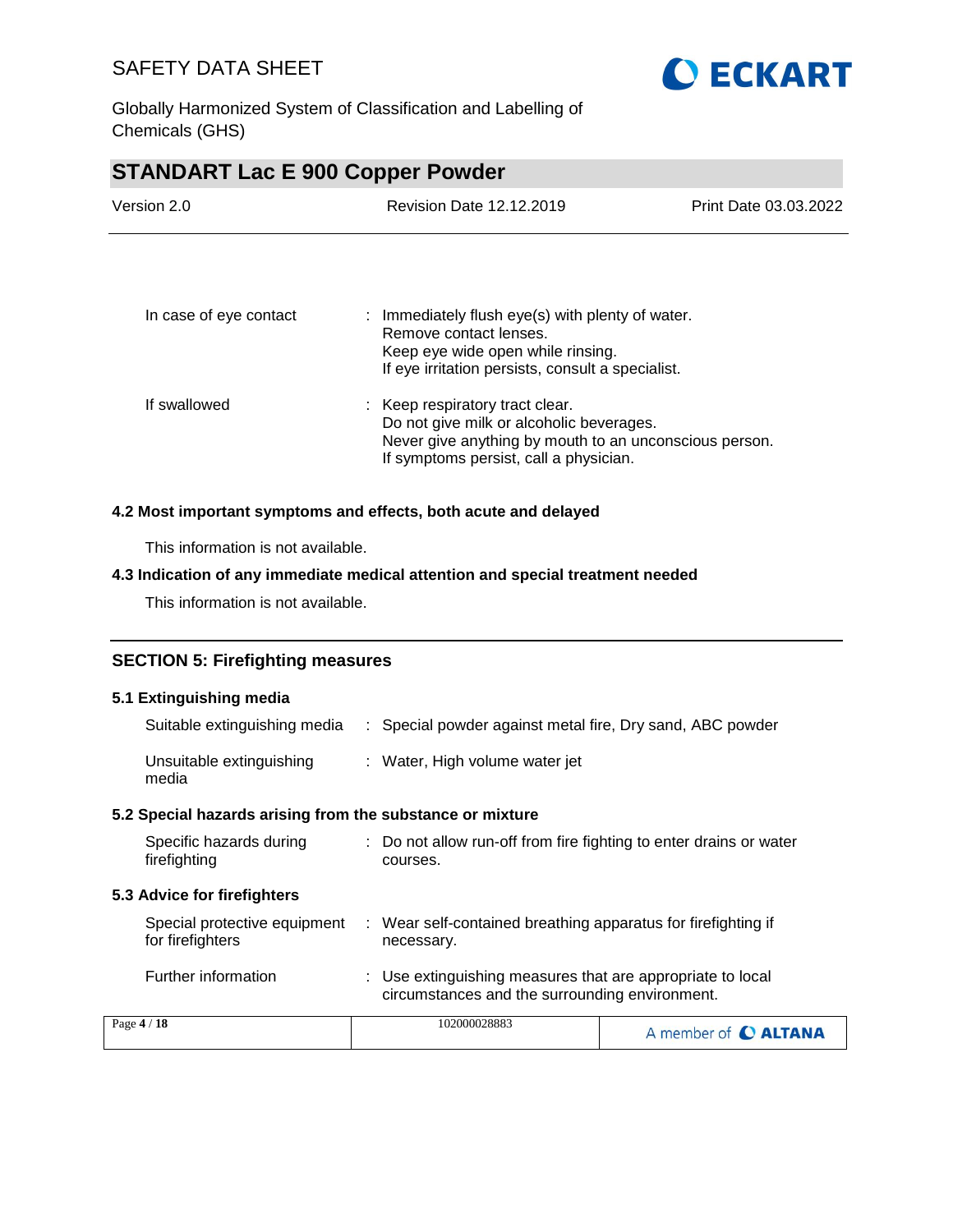

Globally Harmonized System of Classification and Labelling of Chemicals (GHS)

# **STANDART Lac E 900 Copper Powder**

| Version 2.0 | <b>Revision Date 12.12.2019</b> | Print Date 03.03.2022 |
|-------------|---------------------------------|-----------------------|
|             |                                 |                       |

Standard procedure for chemical fires. Use extinguishing measures that are appropriate to local circumstances and the surrounding environment.

Collect contaminated fire extinguishing water separately. This must not be discharged into drains. Fire residues and contaminated fire extinguishing water must be disposed of in accordance with local regulations.

#### **SECTION 6: Accidental release measures**

#### **6.1 Personal precautions, protective equipment and emergency procedures**

| Personal precautions                 | : Use personal protective equipment.<br>Evacuate personnel to safe areas.<br>Use personal protective equipment.<br>Avoid dust formation.<br>Avoid breathing dust. |
|--------------------------------------|-------------------------------------------------------------------------------------------------------------------------------------------------------------------|
| <b>6.2 Environmental precautions</b> |                                                                                                                                                                   |

| Environmental precautions | : Prevent product from entering drains.                       |
|---------------------------|---------------------------------------------------------------|
|                           | Prevent further leakage or spillage if safe to do so.         |
|                           | If the product contaminates rivers and lakes or drains inform |
|                           | respective authorities.                                       |

#### **6.3 Methods and materials for containment and cleaning up**

| Methods for cleaning up | : Use mechanical handling equipment. |                                                       |
|-------------------------|--------------------------------------|-------------------------------------------------------|
|                         |                                      | Pick up and transfer to properly labelled containers. |
|                         |                                      | Keep in suitable, closed containers for disposal.     |

#### **6.4 Reference to other sections**

| Page 5 / 18 | 102000028883 | A member of C ALTANA |
|-------------|--------------|----------------------|
|             |              |                      |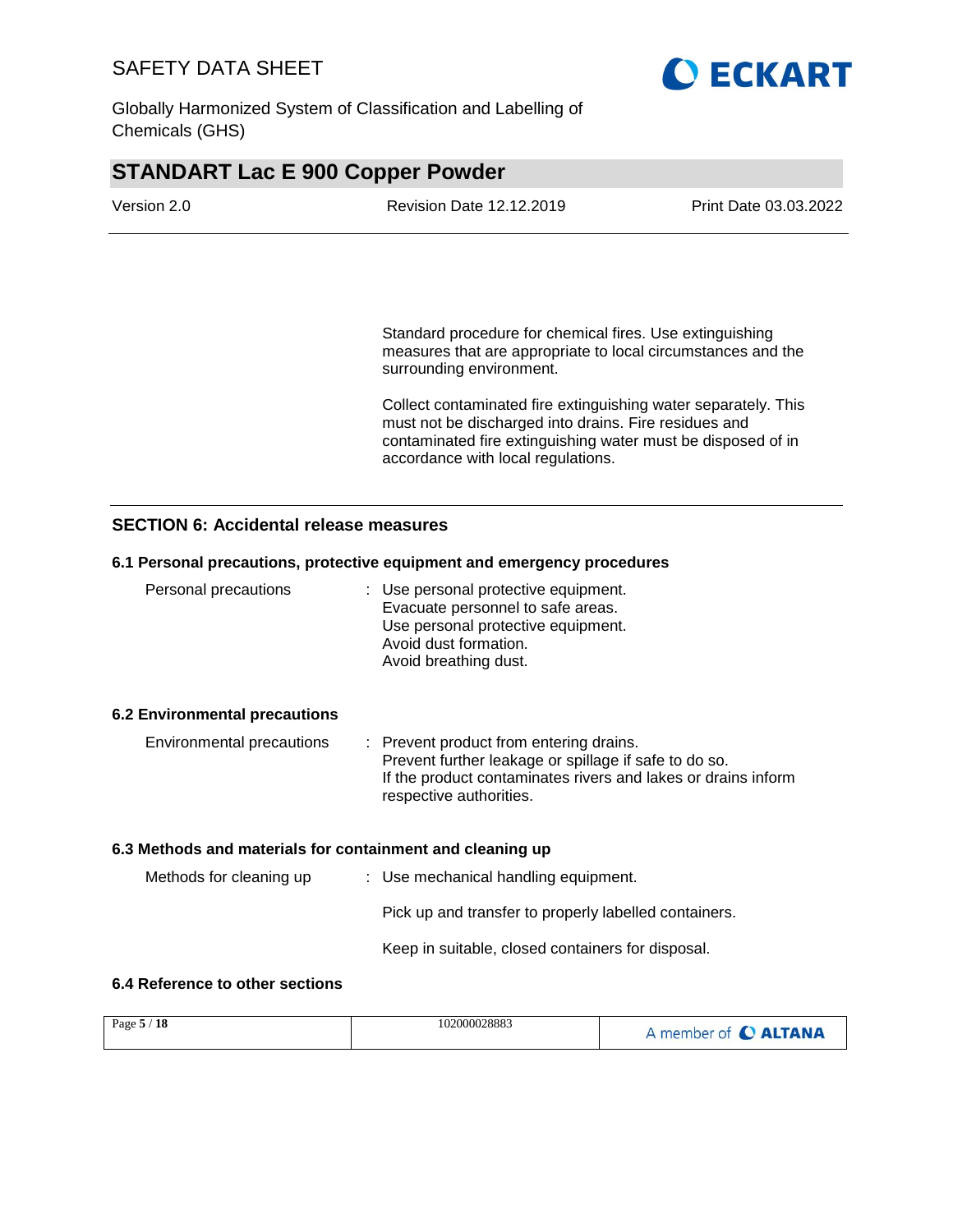Globally Harmonized System of Classification and Labelling of Chemicals (GHS)

# **STANDART Lac E 900 Copper Powder**

Version 2.0 Revision Date 12.12.2019 Print Date 03.03.2022

For personal protection see section 8.

#### **SECTION 7: Handling and storage**

#### **7.1 Precautions for safe handling**

| Advice on safe handling                            | : Avoid creating dust. Routine housekeeping should be<br>instituted to ensure that dusts do not accumulate on surfaces.                                                                                                                                                                                         |
|----------------------------------------------------|-----------------------------------------------------------------------------------------------------------------------------------------------------------------------------------------------------------------------------------------------------------------------------------------------------------------|
|                                                    | Avoid formation of respirable particles. Do not breathe<br>vapours/dust. Avoid contact with skin and eyes. For personal<br>protection see section 8. Smoking, eating and drinking should<br>be prohibited in the application area. Dispose of rinse water in<br>accordance with local and national regulations. |
| Advice on protection against<br>fire and explosion | : Normal measures for preventive fire protection.                                                                                                                                                                                                                                                               |
|                                                    | Avoid dust formation.                                                                                                                                                                                                                                                                                           |
| Hygiene measures                                   | : General industrial hygiene practice. Do not smoke. Wash<br>hands before breaks and at the end of workday. Keep away<br>from food and drink. Keep away from tobacco products.                                                                                                                                  |
|                                                    | When using do not eat or drink. When using do not smoke.<br>Wash hands before breaks and at the end of workday.                                                                                                                                                                                                 |

#### **7.2 Conditions for safe storage, including any incompatibilities**

| Requirements for storage<br>areas and containers | : Electrical installations / working materials must comply with<br>the technological safety standards.                                                                                                                                    |  |
|--------------------------------------------------|-------------------------------------------------------------------------------------------------------------------------------------------------------------------------------------------------------------------------------------------|--|
|                                                  | Keep away from sources of ignition - No smoking. Do not<br>store near combustible materials. Keep containers tightly<br>closed in a cool, well-ventilated place. To maintain product<br>quality, do not store in heat or direct sunlight. |  |
|                                                  | Keep container tightly closed in a dry and well-ventilated<br>place. Electrical installations / working materials must comply                                                                                                             |  |
| Page 6 / 18                                      | 102000028883<br>A member of C ALTANA                                                                                                                                                                                                      |  |

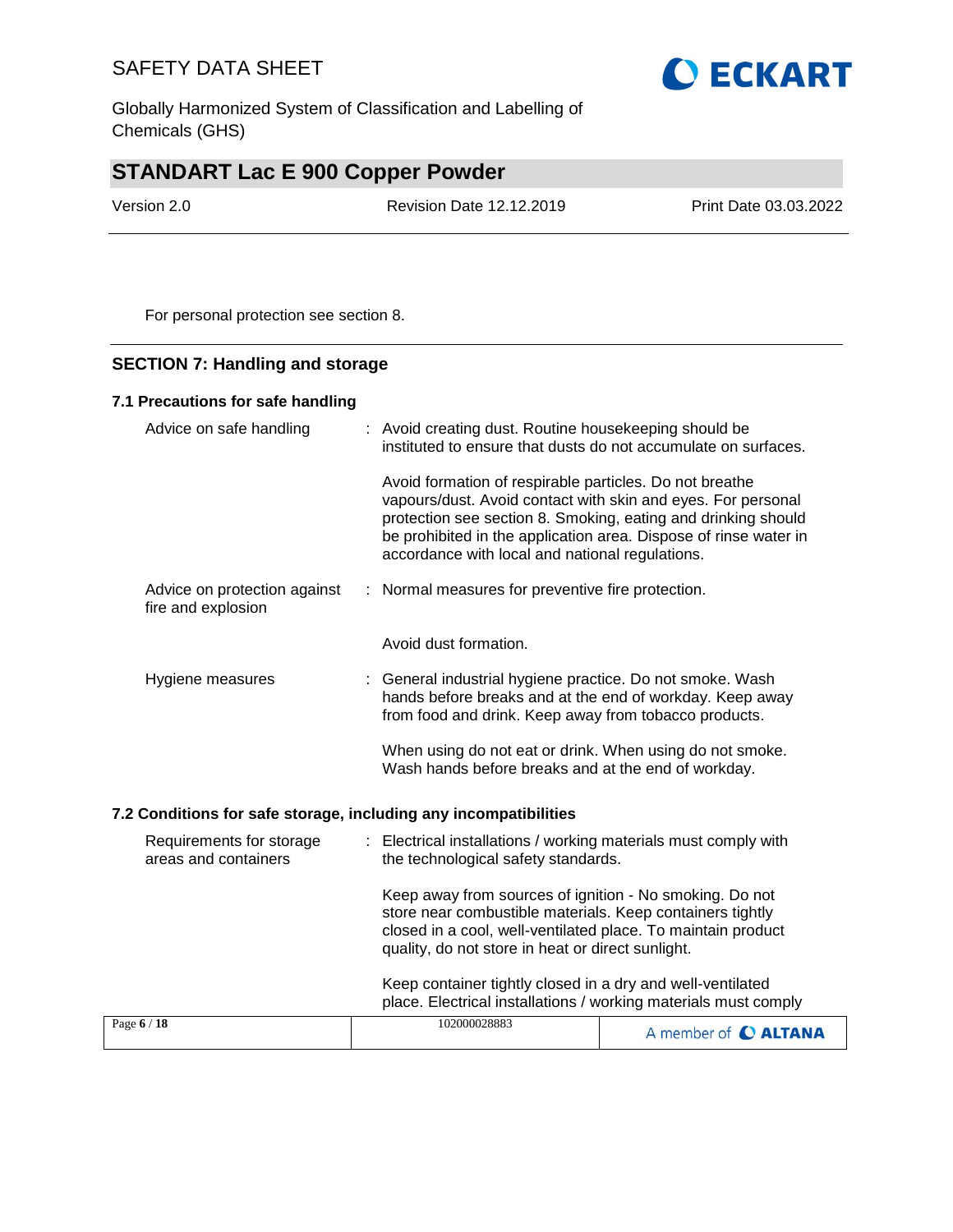

Globally Harmonized System of Classification and Labelling of Chemicals (GHS)

# **STANDART Lac E 900 Copper Powder**

| Version 2.0                                  | <b>Revision Date 12.12.2019</b>                                                                                                                                                                 | Print Date 03.03.2022 |
|----------------------------------------------|-------------------------------------------------------------------------------------------------------------------------------------------------------------------------------------------------|-----------------------|
|                                              |                                                                                                                                                                                                 |                       |
|                                              | with the technological safety standards.                                                                                                                                                        |                       |
| Further information on<br>storage conditions | : Protect from humidity and water.                                                                                                                                                              |                       |
| Advice on common storage                     | : Keep away from oxidizing agents, strongly alkaline and<br>strongly acid materials in order to avoid exothermic reactions.<br>Do not store together with oxidizing and self-igniting products. |                       |
| Other data                                   | : Keep in a dry place. No decomposition if stored and applied<br>as directed.                                                                                                                   |                       |
| Dampness                                     | : Keep in a dry, cool and well-ventilated place.                                                                                                                                                |                       |

#### **7.3 Specific end use(s)**

This information is not available.

#### **SECTION 8: Exposure controls/personal protection**

#### **8.1 Control parameters**

#### **Germany:**

| Components                                          | CAS-No.                | Value type<br>(Form of<br>exposure) | Control<br>parameters | Update | <b>Basis</b> |
|-----------------------------------------------------|------------------------|-------------------------------------|-----------------------|--------|--------------|
| copper flakes<br>(coated with<br>aliphatic<br>acid) | <b>Not</b><br>Assigned | AGW (inhalable<br>fraction)         | mq/m3                 |        | DE TRGS 900  |

#### **8.2 Exposure controls**

#### **Personal protective equipment**

Eye protection : Safety glasses

| Page $7/18$ | 102000028883 | A member of C ALTANA |
|-------------|--------------|----------------------|
|-------------|--------------|----------------------|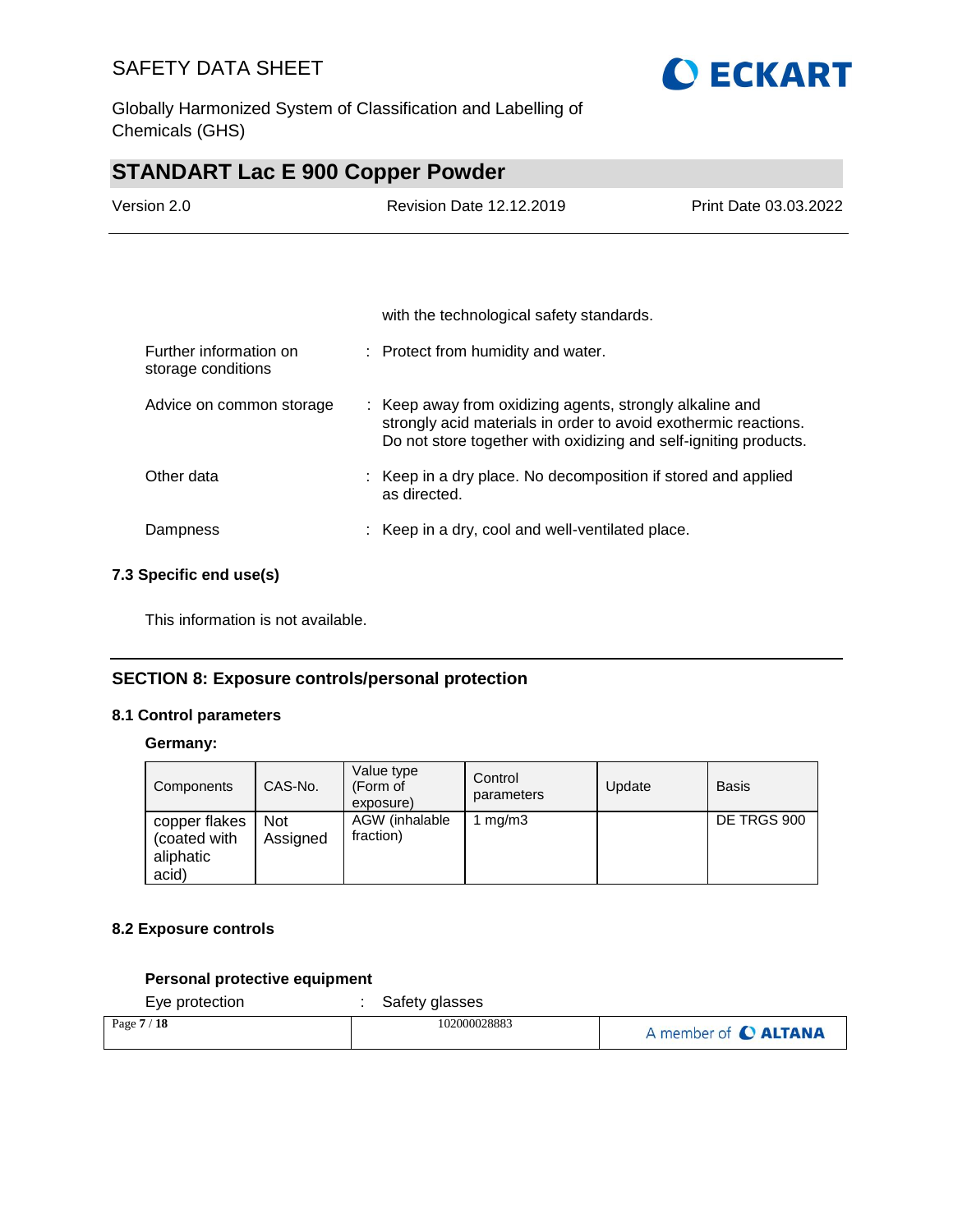Globally Harmonized System of Classification and Labelling of Chemicals (GHS)



**O ECKART** 

#### **Environmental exposure controls**

General advice in the set of the set of the set of the set of the set of the set of the set of the set of the s

| Page $8/18$ | 102000028883 | A member of C ALTANA |
|-------------|--------------|----------------------|
|             |              |                      |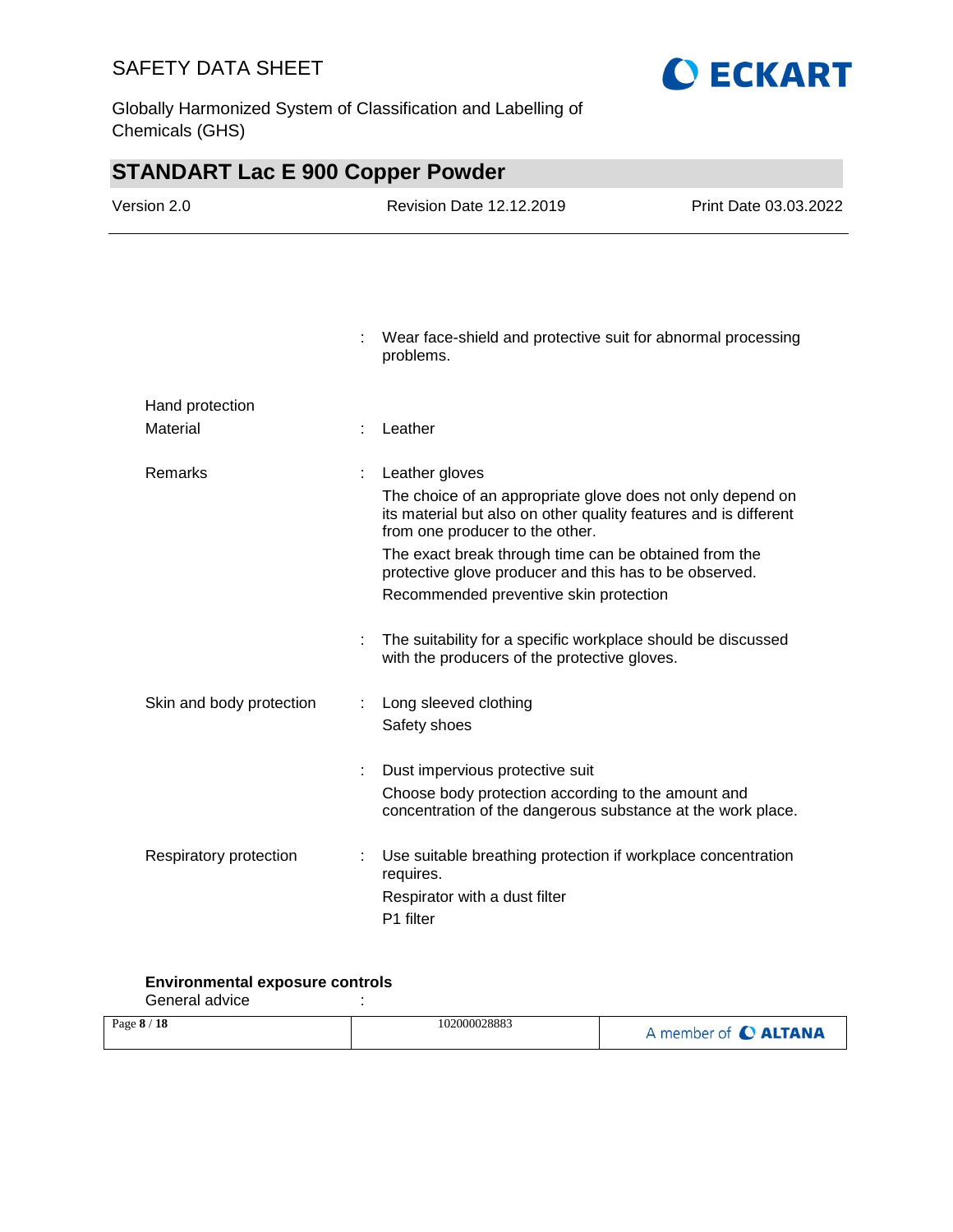

Globally Harmonized System of Classification and Labelling of Chemicals (GHS)

| <b>STANDART Lac E 900 Copper Powder</b> |                                                                                                |                       |  |
|-----------------------------------------|------------------------------------------------------------------------------------------------|-----------------------|--|
| Version 2.0                             | <b>Revision Date 12.12.2019</b>                                                                | Print Date 03.03.2022 |  |
|                                         |                                                                                                |                       |  |
|                                         |                                                                                                |                       |  |
|                                         | Prevent product from entering drains.<br>Prevent further leakage or spillage if safe to do so. |                       |  |
|                                         | If the product contaminates rivers and lakes or drains inform<br>respective authorities.       |                       |  |
| Water                                   | The product should not be allowed to enter drains, water<br>courses or the soil.               |                       |  |
|                                         |                                                                                                |                       |  |

### **SECTION 9: Physical and chemical properties**

#### **9.1 Information on basic physical and chemical properties**

| Appearance                  |   | : powder            |
|-----------------------------|---|---------------------|
| Colour                      |   | copper              |
| Odour                       |   | odourless           |
| рH                          |   | : No data available |
| Freezing point              |   | : No data available |
| Boiling point/boiling range |   | : No data available |
| Flash point                 |   | No data available   |
| <b>Bulk density</b>         |   | No data available   |
| Flammability (solid, gas)   | ÷ | Combustible Solids  |
| Auto-flammability           |   | : No data available |
| Upper explosion limit       |   | : No data available |
| Lower explosion limit       |   | : No data available |
| Vapour pressure             |   | No data available   |

| Page 9 / 18 | 102000028883 | A member of C ALTANA |
|-------------|--------------|----------------------|
|             |              |                      |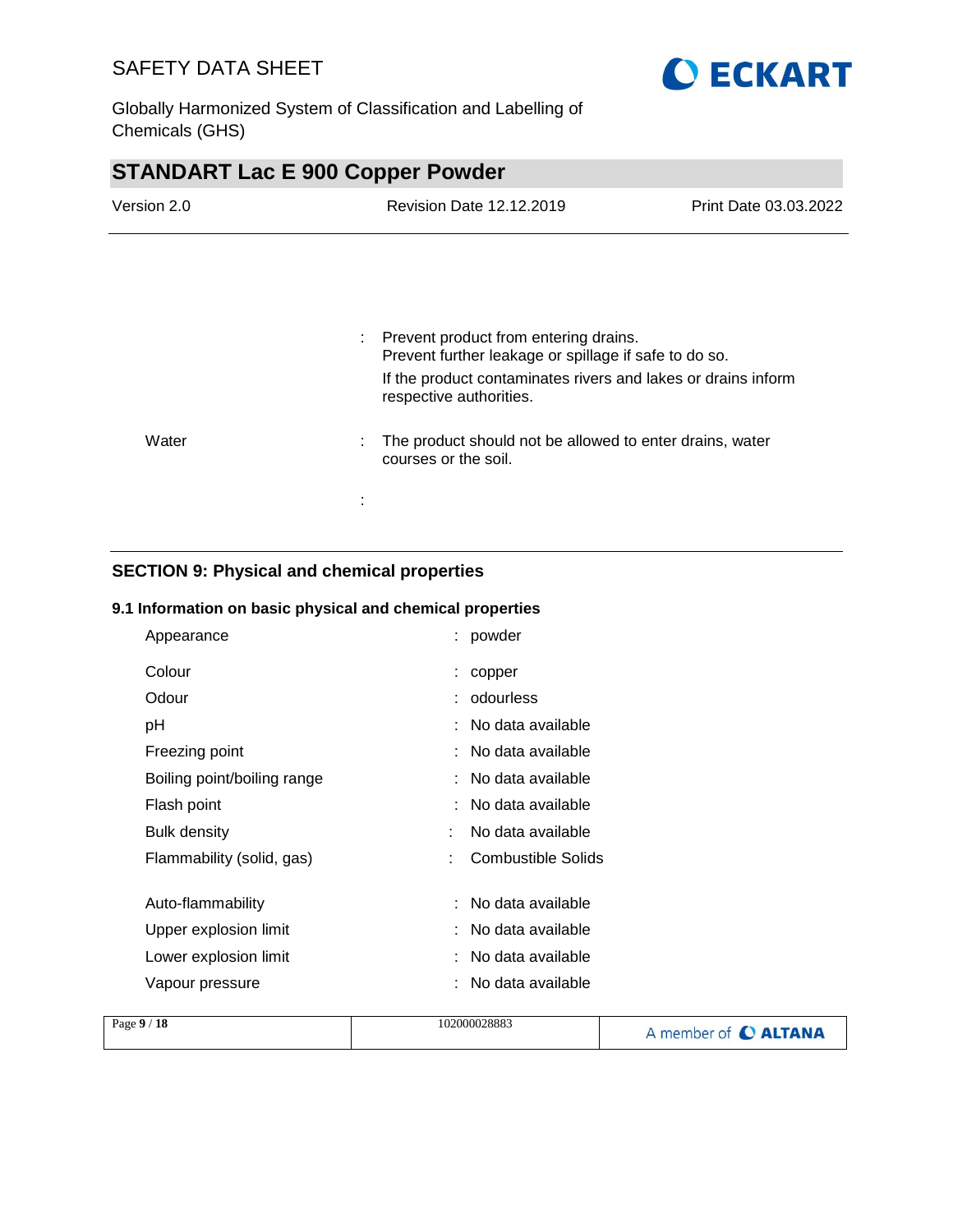Globally Harmonized System of Classification and Labelling of Chemicals (GHS)

## **STANDART Lac E 900 Copper Powder**

| Version 2.0 | <b>Revision Date 12.12.2019</b> | Print Date 03.03.2022 |
|-------------|---------------------------------|-----------------------|
|             |                                 |                       |

| Density                                | ∶ No data available |
|----------------------------------------|---------------------|
| Solubility(ies)                        |                     |
| Water solubility                       | : immiscible        |
| Miscibility with water                 | : immiscible        |
| Solubility in other solvents           | : No data available |
| Partition coefficient: n-octanol/water | ∶ No data available |
| Ignition temperature                   | ∶ No data available |
| Thermal decomposition                  | ∶ No data available |
| Viscosity, dynamic                     | ∶ No data available |
| Viscosity, kinematic                   | : No data available |
| Flow time                              | . No data available |

#### **9.2 Other information**

No data available

#### **SECTION 10: Stability and reactivity**

#### **10.1 Reactivity**

No decomposition if stored and applied as directed. **No decomposition if stored and applied as directed.**

#### **10.2 Chemical stability**

No decomposition if stored and applied as directed.

#### **10.3 Possibility of hazardous reactions**

Hazardous reactions : Stable under recommended storage conditions., No hazards to be specially mentioned.

Dust may form explosive mixture in air.

| Page 10 / 18 | 102000028883 | A member of C ALTANA |
|--------------|--------------|----------------------|
|              |              |                      |

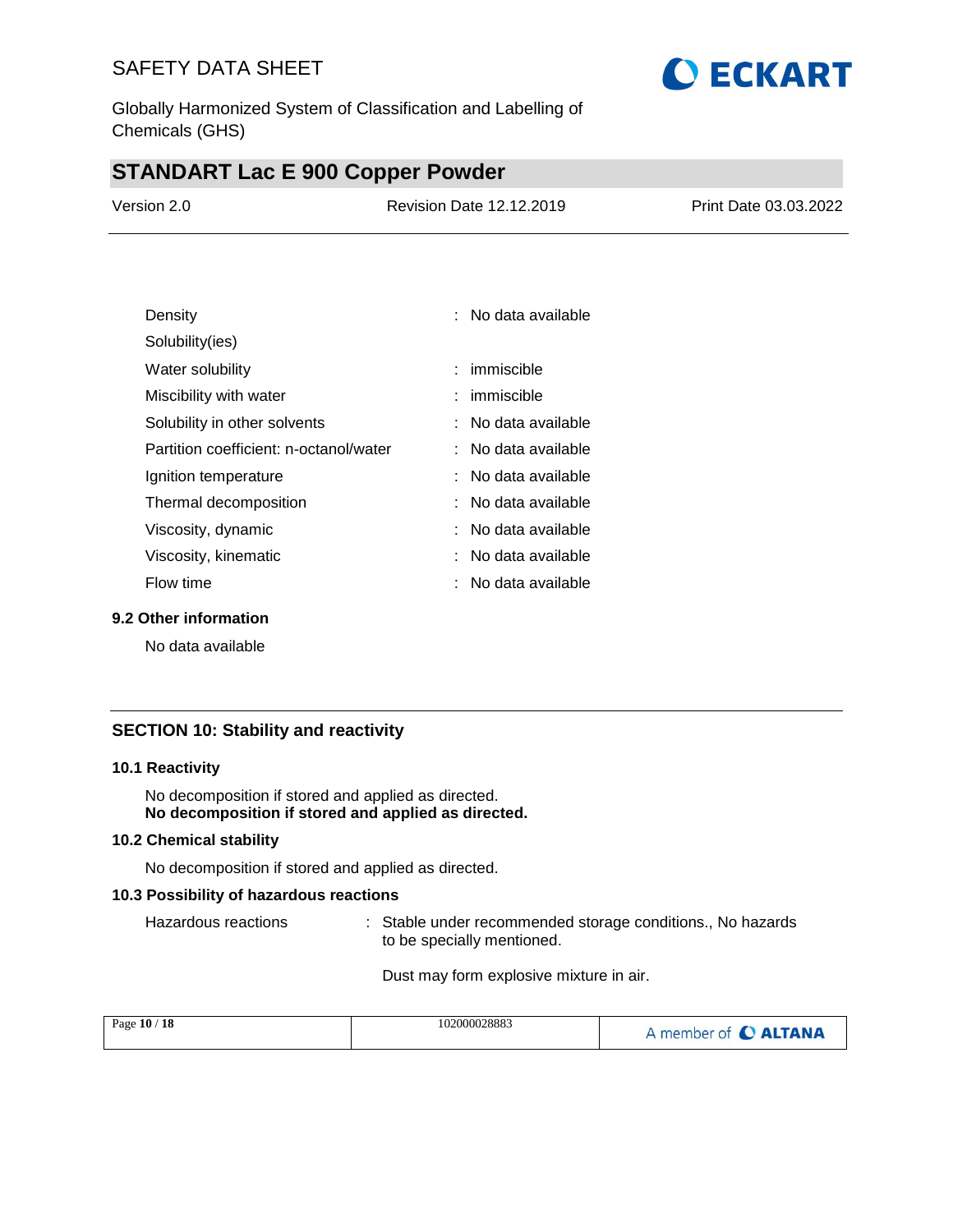Globally Harmonized System of Classification and Labelling of Chemicals (GHS)



| <b>STANDART Lac E 900 Copper Powder</b> |
|-----------------------------------------|
|-----------------------------------------|

| Version 2.0 | <b>Revision Date 12.12.2019</b> | Print Date 03.03.2022 |
|-------------|---------------------------------|-----------------------|
|             |                                 |                       |

No decomposition if stored and applied as directed.

| 10.4 Conditions to avoid              |                     |
|---------------------------------------|---------------------|
| Conditions to avoid                   | : No data available |
|                                       | No data available   |
| 10.5 Incompatible materials           |                     |
| Materials to avoid                    | : No data available |
| 10.6 Hazardous decomposition products |                     |
| Hazardous decomposition<br>products   | : No data available |
| Other information                     | : No data available |

#### **SECTION 11: Toxicological information**

#### **11.1 Information on toxicological effects**

#### **Acute toxicity**

# **Components: copper flakes (coated with aliphatic acid) :** Acute oral toxicity : LD50 Oral Rat, male and female: 300 - 500 mg/kg Method: OECD Test Guideline 423 The component/mixture is moderately toxic after single ingestion. Acute dermal toxicity : LD50 Rat, male and female: > 2 000 mg/kg Page **11** / **18** 102000028883 A member of C ALTANA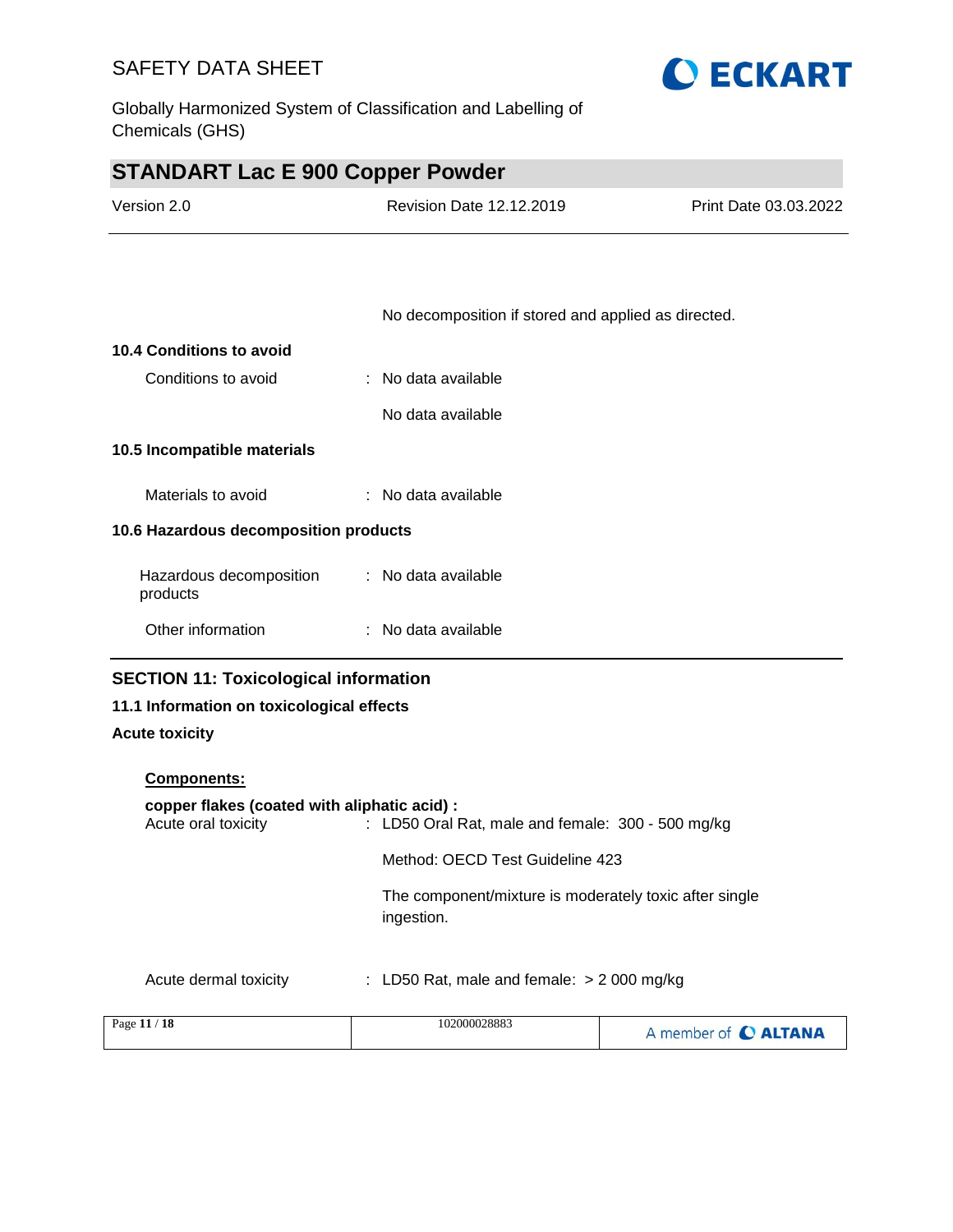Globally Harmonized System of Classification and Labelling of Chemicals (GHS)

### **STANDART Lac E 900 Copper Powder**

| Version 2.0 | <b>Revision Date 12.12.2019</b> | Print Date 03.03.2022 |
|-------------|---------------------------------|-----------------------|
|             |                                 |                       |

Method: OECD Test Guideline 402

The substance or mixture has no acute dermal toxicity

#### **Skin corrosion/irritation**

#### **Product**

May cause skin irritation in susceptible persons.

#### **Serious eye damage/eye irritation**

#### **Product**

Eye irritation

#### **Respiratory or skin sensitisation**

No data available

#### **Carcinogenicity**

No data available

#### **Toxicity to reproduction/fertility**

No data available

#### **Reprod.Tox./Development/Teratogenicity**

No data available

#### **STOT - single exposure**

No data available

| Page 12 / 18 | 102000028883 | A member of C ALTANA |
|--------------|--------------|----------------------|
|              |              |                      |

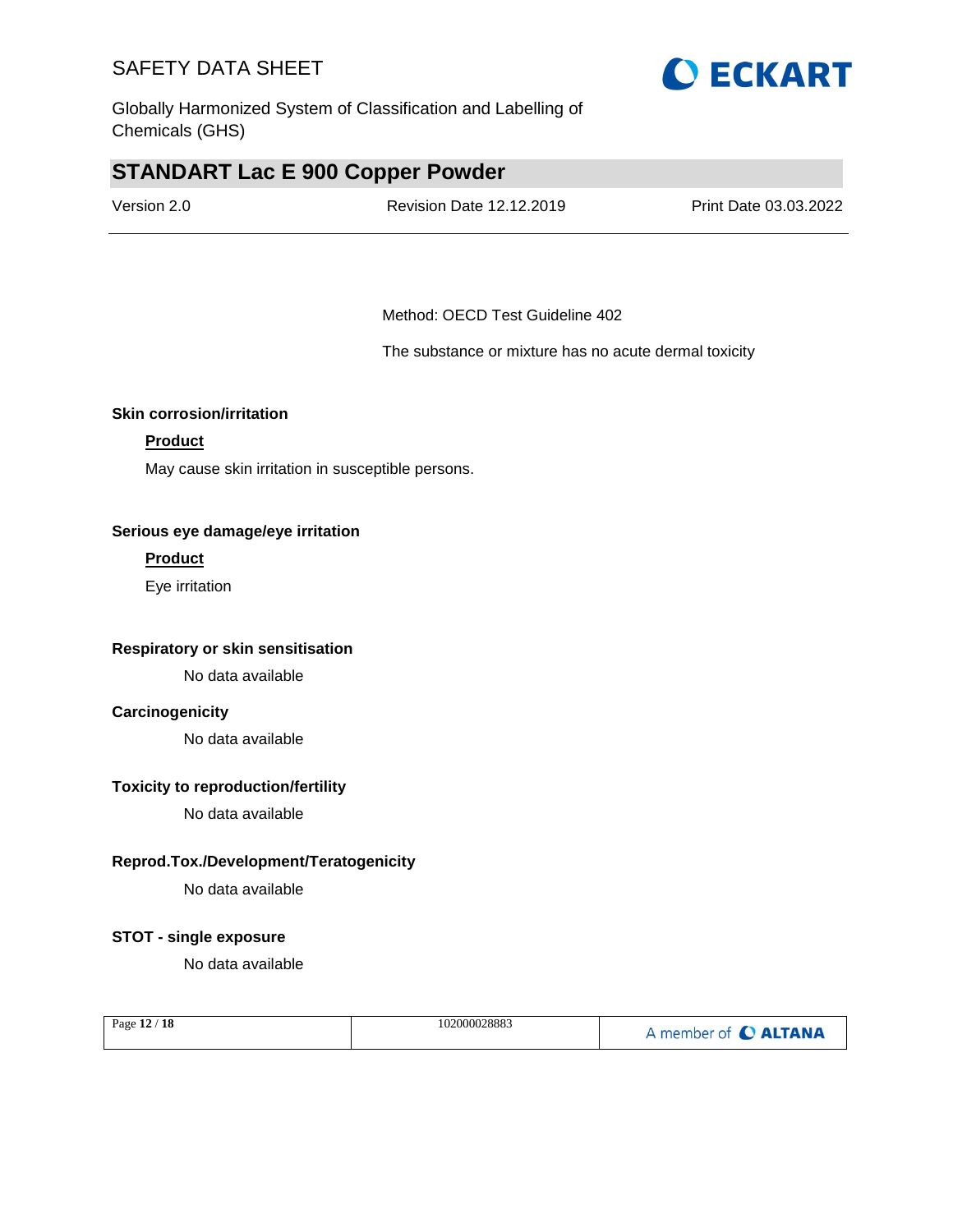Globally Harmonized System of Classification and Labelling of Chemicals (GHS)

### **STANDART Lac E 900 Copper Powder**

| Version 2.0 | Revision Date 12.12.2019 | Print Date 03.03.2022 |
|-------------|--------------------------|-----------------------|
|             |                          |                       |

#### **STOT - repeated exposure**

No data available

#### **Aspiration toxicity**

No data available

#### **Further information**

#### **Product**

No data available

#### **SECTION 12: Ecological information**

**12.1 Toxicity**

#### **Components: copper () : Ecotoxicology Assessment** Short-term (acute) aquatic hazard : Very toxic to aquatic life. Long-term (chronic) aquatic hazard : Very toxic to aquatic life with long lasting effects.

#### **12.2 Persistence and degradability**

No data available

#### **12.3 Bioaccumulative potential**

No data available

| Page 13 / 18 | 102000028883 | A member of C ALTANA |
|--------------|--------------|----------------------|
|              |              |                      |

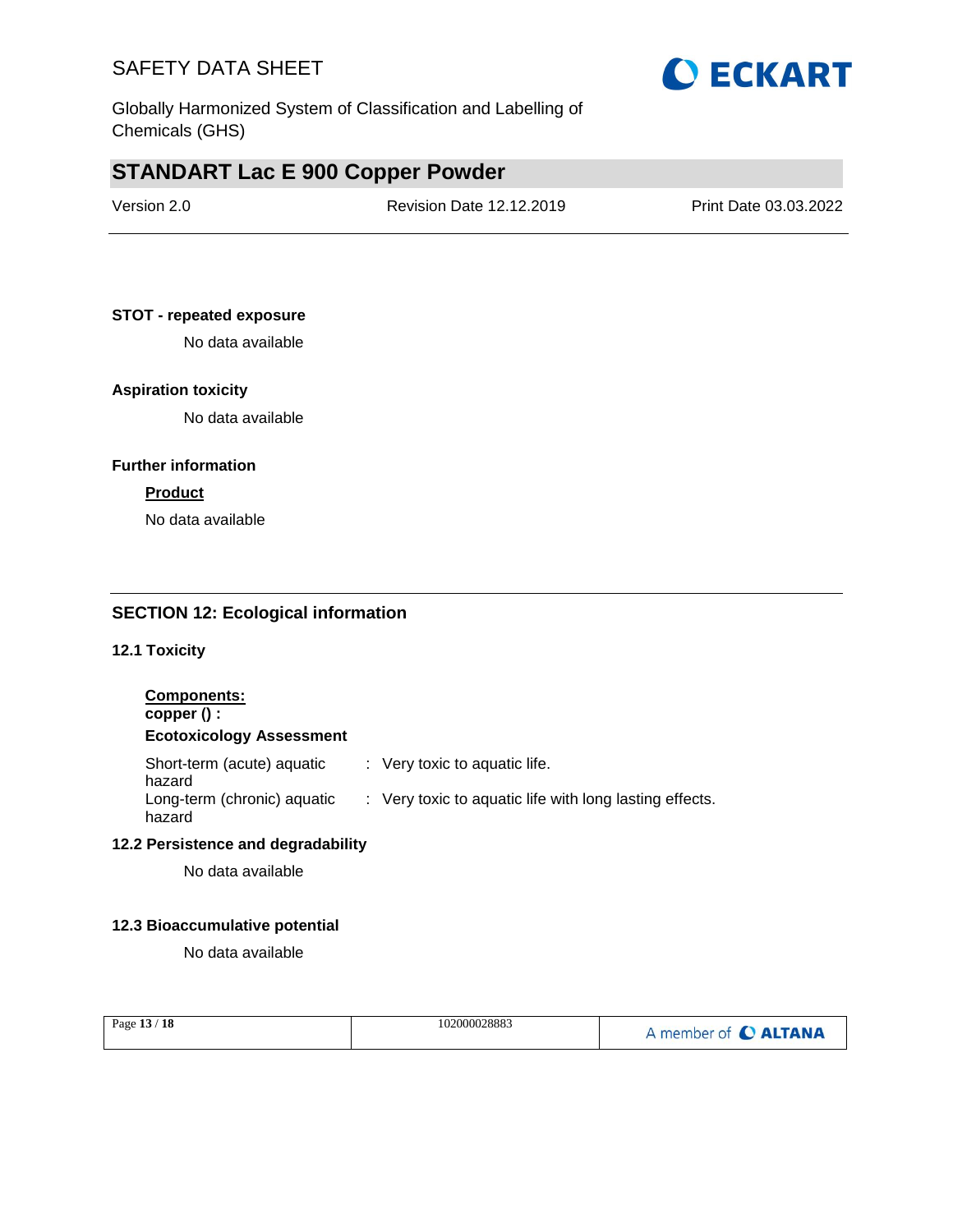

# **STANDART Lac E 900 Copper Powder**

| Version 2.0 | Revision Date 12.12.2019 | Print Date 03.03.2022 |
|-------------|--------------------------|-----------------------|
|             |                          |                       |

#### **12.4 Mobility in soil**

No data available

#### **12.5 Results of PBT and vPvB assessment**

No data available

#### **12.6 Other adverse effects**

#### **Product:**

| Additional ecological | : An environmental hazard cannot be excluded in the event of     |
|-----------------------|------------------------------------------------------------------|
| information           | unprofessional handling or disposal., Very toxic to aquatic life |
|                       | with long lasting effects.                                       |

#### **SECTION 13: Disposal considerations**

#### **13.1 Waste treatment methods**

| Product                | : The product should not be allowed to enter drains, water<br>courses or the soil.<br>Do not contaminate ponds, waterways or ditches with<br>chemical or used container.<br>Send to a licensed waste management company.<br>In accordance with local and national regulations. |
|------------------------|--------------------------------------------------------------------------------------------------------------------------------------------------------------------------------------------------------------------------------------------------------------------------------|
| Contaminated packaging | : Empty remaining contents.<br>Dispose of as unused product.<br>Do not re-use empty containers.<br>In accordance with local and national regulations.                                                                                                                          |

| Page 14 / 18 | 102000028883 | A member of C ALTANA |
|--------------|--------------|----------------------|
|--------------|--------------|----------------------|

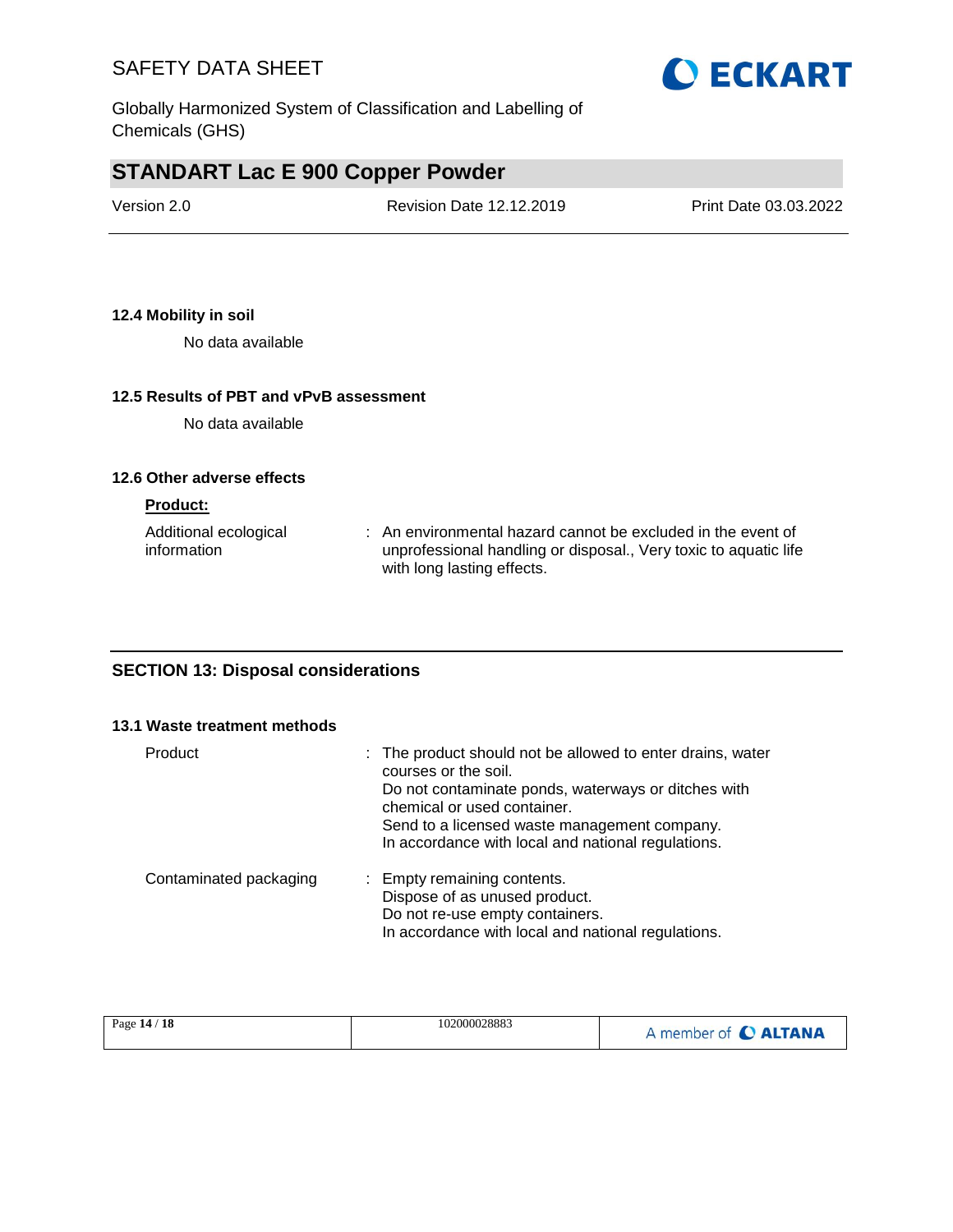Globally Harmonized System of Classification and Labelling of Chemicals (GHS)

# **STANDART Lac E 900 Copper Powder**

**SECTION 14: Transport information**

| Version 2.0 | <b>Revision Date 12.12.2019</b> | Print Date 03.03.2022 |
|-------------|---------------------------------|-----------------------|
|             |                                 |                       |

| 14.1 UN number              |                                                                   |                      |
|-----------------------------|-------------------------------------------------------------------|----------------------|
| <b>ADR</b>                  | : 3077                                                            |                      |
| <b>TDG</b>                  |                                                                   |                      |
| Not dangerous goods         |                                                                   |                      |
| <b>CFR</b>                  |                                                                   |                      |
| Not dangerous goods         |                                                                   |                      |
| <b>IMDG</b>                 | : 3077                                                            |                      |
| <b>IATA</b>                 | : 3077                                                            |                      |
| 14.2 Proper shipping name   |                                                                   |                      |
| <b>ADR</b>                  | : ENVIRONMENTALLY HAZARDOUS SUBSTANCE, SOLID,<br>N.O.S.           |                      |
|                             | (Copper metal powder)                                             |                      |
| <b>TDG</b>                  |                                                                   |                      |
| Not dangerous goods         |                                                                   |                      |
| <b>CFR</b>                  |                                                                   |                      |
| Not dangerous goods         |                                                                   |                      |
| <b>IMDG</b>                 | ENVIRONMENTALLY HAZARDOUS SUBSTANCE, SOLID,<br>÷<br><b>N.O.S.</b> |                      |
|                             | (,Copper metal powder)                                            |                      |
| <b>IATA</b>                 | ENVIRONMENTALLY HAZARDOUS SUBSTANCE, SOLID,<br>÷<br><b>N.O.S.</b> |                      |
|                             | (Copper metal powder)                                             |                      |
| 14.3 Transport hazard class |                                                                   |                      |
| <b>ADR</b>                  | :9                                                                |                      |
| <b>TDG</b>                  |                                                                   |                      |
| Page 15 / 18                | 102000028883                                                      | A member of C ALTANA |
|                             |                                                                   |                      |

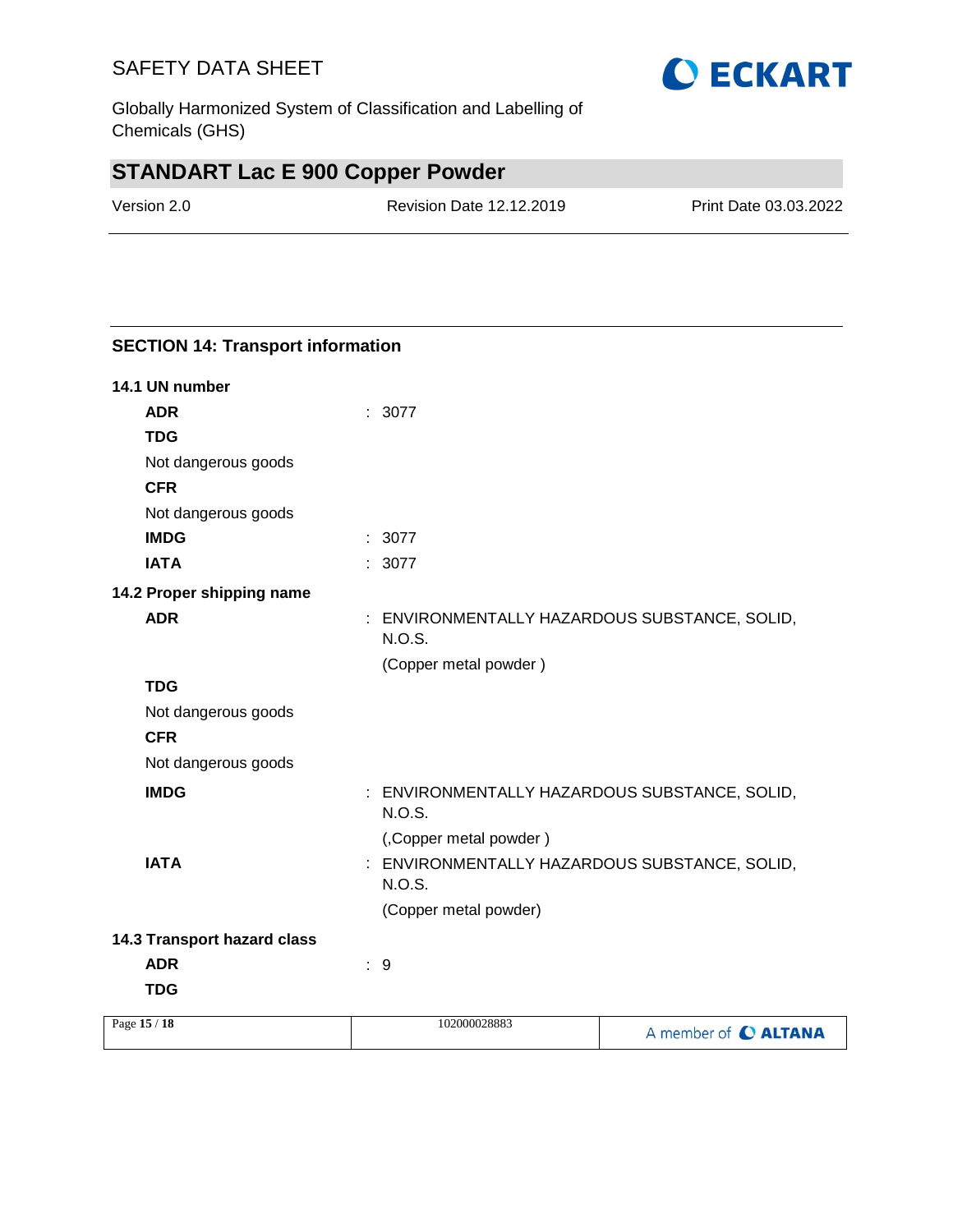

Globally Harmonized System of Classification and Labelling of Chemicals (GHS)

# **STANDART Lac E 900 Copper Powder**

| Version 2.0                                 | Revision Date 12.12.2019 | Print Date 03.03.2022 |
|---------------------------------------------|--------------------------|-----------------------|
|                                             |                          |                       |
| Not dangerous goods                         |                          |                       |
| <b>CFR</b>                                  |                          |                       |
| Not dangerous goods                         |                          |                       |
| <b>IMDG</b>                                 | : 9                      |                       |
| <b>IATA</b>                                 | : 9                      |                       |
| 14.4 Packing group                          |                          |                       |
| <b>ADR</b>                                  |                          |                       |
| Packaging group                             | $\pm$ 111                |                       |
| Classification Code : M7                    |                          |                       |
| Hazard Identification Number : 90           |                          |                       |
| Labels                                      | : 9                      |                       |
| <b>TDG</b>                                  |                          |                       |
| Not dangerous goods                         |                          |                       |
| <b>CFR</b>                                  |                          |                       |
| Not dangerous goods                         |                          |                       |
| <b>IMDG</b>                                 |                          |                       |
| Packaging group                             | $\pm$ 111                |                       |
| Labels                                      | $\therefore$ 9           |                       |
| EmS Number                                  | $: F-A, S-F$             |                       |
| <b>IATA</b>                                 |                          |                       |
| Packing instruction (cargo<br>aircraft)     | $\therefore$ 956         |                       |
| Packing instruction<br>(passenger aircraft) | 956                      |                       |
| Packing instruction (LQ)                    | : Y956                   |                       |
| Packaging group                             | $\pm$ 111                |                       |
| Labels                                      | : 9                      |                       |

| Page 16 / 18 | 102000028883 | A member of C ALTANA |
|--------------|--------------|----------------------|
|              |              |                      |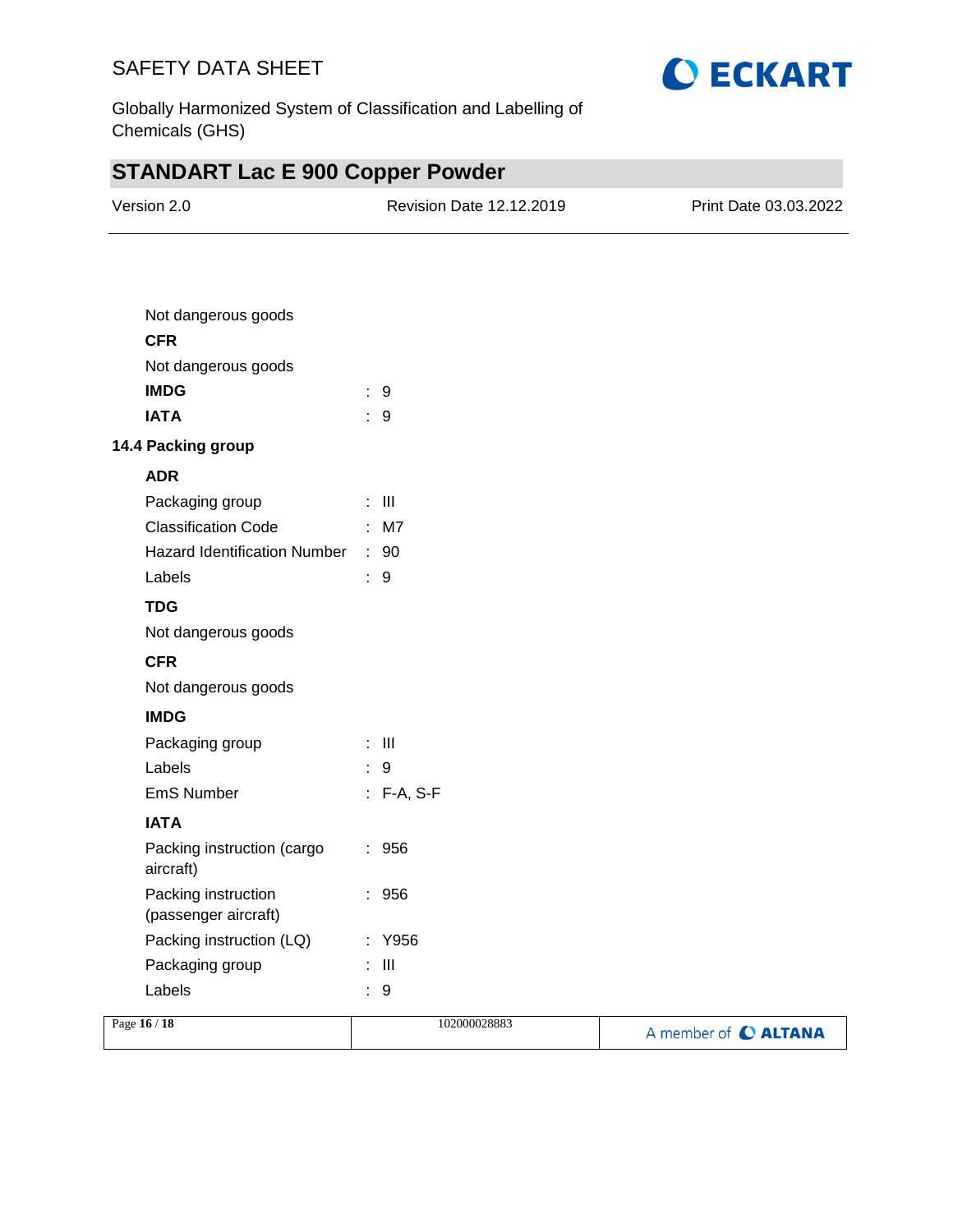

Globally Harmonized System of Classification and Labelling of Chemicals (GHS)

### **STANDART Lac E 900 Copper Powder**

| Version 2.0 | Revision Date 12.12.2019 | Print Date 03.03.2022 |
|-------------|--------------------------|-----------------------|
|             |                          |                       |

#### **14.5 Environmental hazards**

| <b>IMDG</b> | : Marine pollutant          |
|-------------|-----------------------------|
| <b>ADR</b>  | : Environmentally hazardous |

#### **14.6 Special precautions for user**

#### **IMDG Code- segregation group:**

**:** IMDG Code segregation group 7 - Heavy metals and their salts

For single packagings <=5L / 5 kg, or combination packagings containing inner packagings <= 5L / 5 kg net per inner packaging, SV375 ADR, 2.10.2.7 IMDG-Code, A197 IATA-DGR may be applied.

#### **14.7 Transport in bulk according to Annex II of MARPOL 73/78 and the IBC Code**

No data available

#### **SECTION 15: Regulatory information**

#### **15.1 Safety, health and environmental regulations/legislation specific for the substance or mixture**

| REACH - Candidate List of Substances of Very High<br>Concern for Authorisation (Article 59). | : Not applicable   |
|----------------------------------------------------------------------------------------------|--------------------|
| Regulation (EC) No 1005/2009 on substances that<br>deplete the ozone layer                   | $:$ Not applicable |
| Regulation (EC) No 850/2004 on persistent organic<br>pollutants                              | $:$ Not applicable |

#### **15.2 Chemical safety assessment**

| Page 17 / 18 | 102000028883 | A member of C ALTANA |
|--------------|--------------|----------------------|
|              |              |                      |